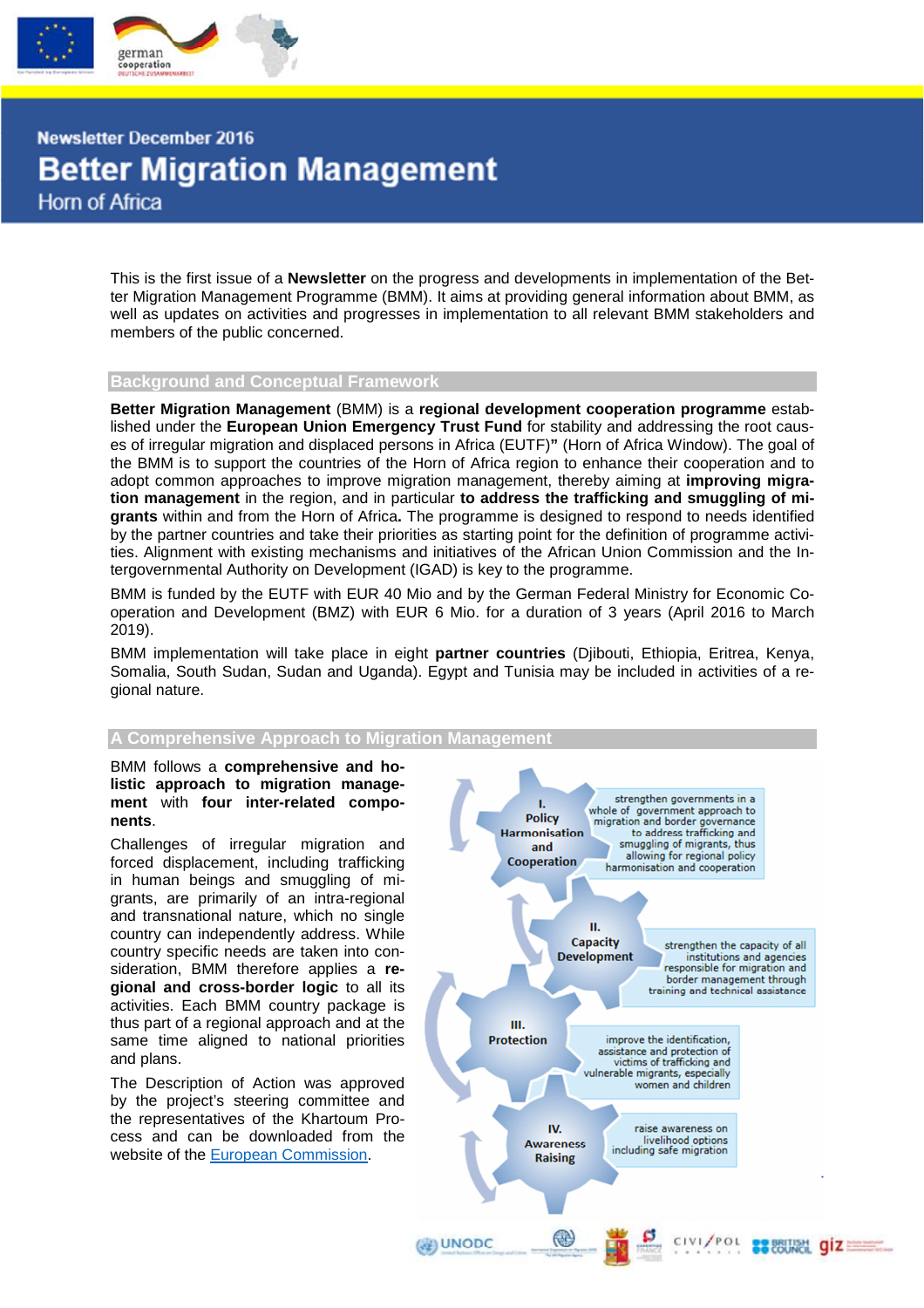

# **Coordination, Cooperation and Implementation**

A **consortium of European and international organisations** (British Council, CIVIPOL, Expertise France, GIZ, Italian State Police, IOM and UNODC) is tasked with the implementation of the programme.

The strategic direction of BMM is provided by a **Steering Committee**, chaired by the European Commission with representatives of those European member states directly involved in the Khartoum Process: France, Germany, Italy, the Netherlands and the UK. The AU Commission and IGAD have permanent observer status in the Steering Committee.



## In the **Implementing Committee**,

BMM implementing partners jointly plan and monitor programme activities. A clear division of labour between the implementing partners according to each organisation's competitive advantage ensures an effective implementation on the ground.

BMM's programme structure was established in November and caters to the complex nature of the programme: A BMM office in Brussels ensures close coordination with the EU Commission and overall management of the implementation. The regional offices (e.g. in Addis Abeba and Nairobi) will ensure the coordination between programme and regional entities (African Union, IGAD, EAPCCO), between



the regional representations of BMM's implementing partners and with other regional programmes such as the Regional Development and Protection Programme (RDPP). **At partner country level** BMM will be represented by operational officers and technical experts of all implementing agencies responsible for implementation of the specific country packages.

## **First Activities and Next Steps**

Following the start of the programme in April 2016, joint **fact finding missions** have been conducted by the implementing agencies in the partner countries for the development of preliminary country packages. At this time, specific programme activities (e.g. detailed workshop-plans, detailed advisory processes, or specific needs for materials for this process) are still in different stages of negotiation and confirmation. With this solid mutual understanding and identification of concrete activities, the programme initiated its implementation in the selected countries:

#### **Kenya**

In Kenya, BMM programme implementation is most advanced. BMM's national programme partner is the Department of Immigration Services of the Ministry of Interior and particularly the recently established National Coordination Mechanism.



During a kick-off workshop in November, priorities for Kenya were further consolidated with members of the National Coordinating Mechanism. With a feasibility study of Expertise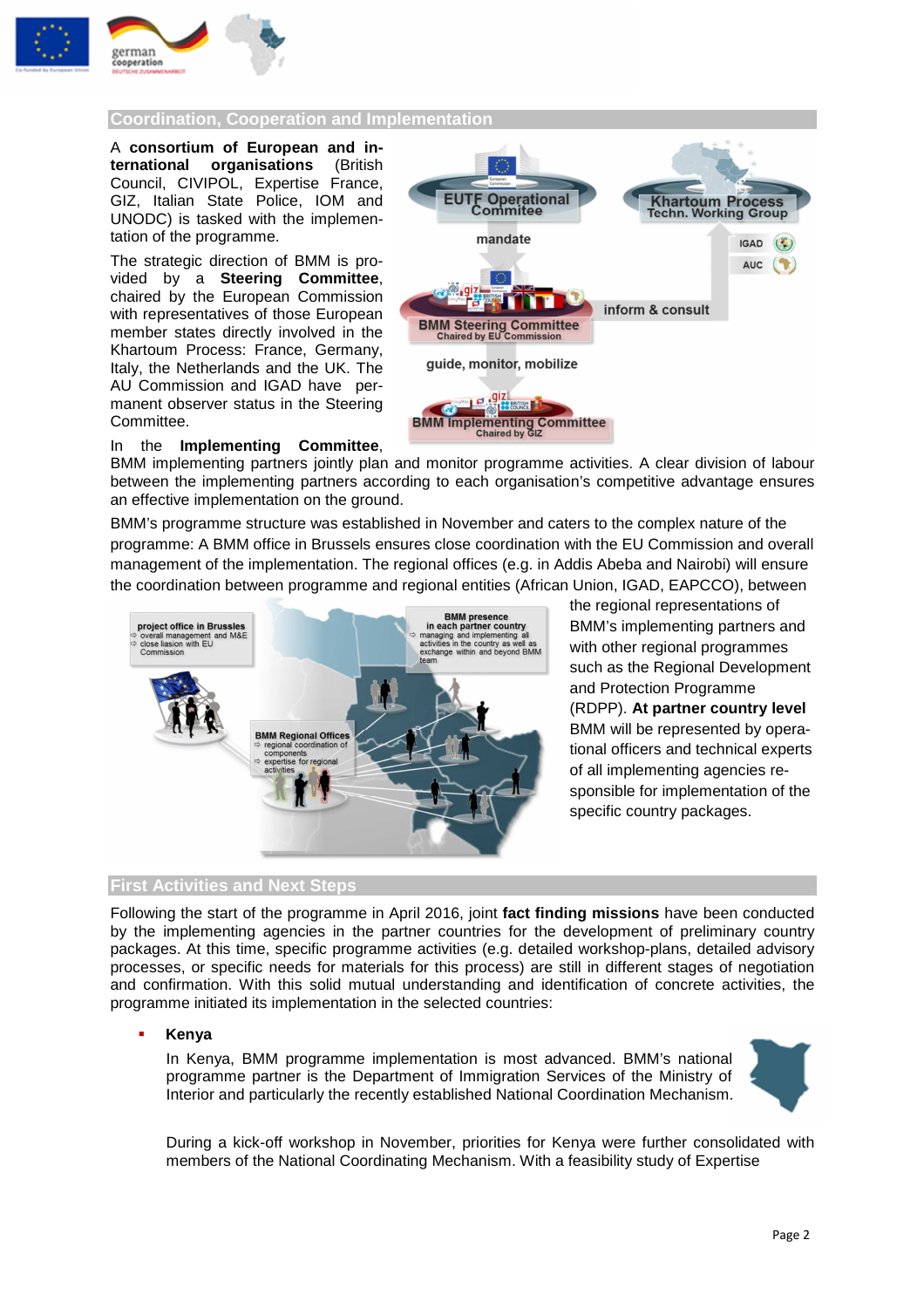

France on the availability and future support of appropriate facilities for safe houses already ongoing, further planned activities include support through workshops and seminars to the development of national migration policies and strategies by IOM, as well as support to the domestication of international conventions in national legislation by UNODC.

## **Somalia**

In September, the priorities for implementation in Somalia were established with the Special Envoy for Children and Migrants Rights, the governmental counterpart from the Federal Government of Somalia. The need for capacity building was identified as core priority throughout all components and a strong focus on addressing the smuggling of human beings was agreed upon.

Following the establishment of the new government, first envisaged activities are support to the National Coordination Mechanism, capacity development for immigration, police and judiciary to assist migrants, as well as capacity development for integrated border management. In December, the BMM implementing partners met with the Minister of Internal Security for the official introduction of the programme. A kick-off workshop is planned for January 2017.

## **Ethiopia**

During the country visit to Ethiopia in August, specific activities were defined with the relevant Ministries (Ministry of Justice and Ministry of Foreign Affairs) and the National Task Force on Human Trafficking. A kick-off workshop with the national partners (e.g. Ministry of Justice) will be held in the beginning of 2017 and first activities are envisaged to start immediately, such as:

Support to the Anti-Trafficking Task Force (TIP TF) and the National Coordination Mechanism; protection for unaccompanied and/or separated minors or improvement of capacities of state institutions and Civil Society Organisations (CSOs) to provide services for victims of trafficking.

Synergies with the forthcoming Action Plan for the AU Initiative for the Horn of Africa will be taken into consideration, e.g. by supporting some of the regional trainings that will be put forward after a HoA consultative process on security needs in the region.

## **Djibouti**

During the country visit to Djibouti in October 2016, BMM was invited to closely liaise with and work through the National Committee on Human Trafficking and Migration. BMM envisages to support IGAD's special role in the area of policy harmonisation in the region. The Khartoum Process Focal Point, representatives of

the National Refugee Agency (ONARS) and IOM confirmed the need for expanding the services of Migration Response Centres (MRCs) under civilian authority. IOM will start first emergency activities supporting the MRC in Obock to assist 500 migrants by improving healthcare provision and infrastructure in December 2016. Further activities planned aim at supporting the National Coordination Mechanism, improving the access to facilities providing specialised services for migrants, and providing protection for unaccompanied and/ or separated minors.

## **Eritrea**

Possible first activities in Eritrea include a training needs assessment with national authorities on trafficking of human beings and smuggling of migrants, as well as support to the ratification of the Protocol against the Smuggling of Migrants by Land, Sea and Air. To agree on the country specific activities a mission to Eritrea is foreseen for early January 2017.

## **South Sudan**

Proposals on country specific activities were received from the Khartoum Process Focal Points based on an invitation to discuss possible BMM im-